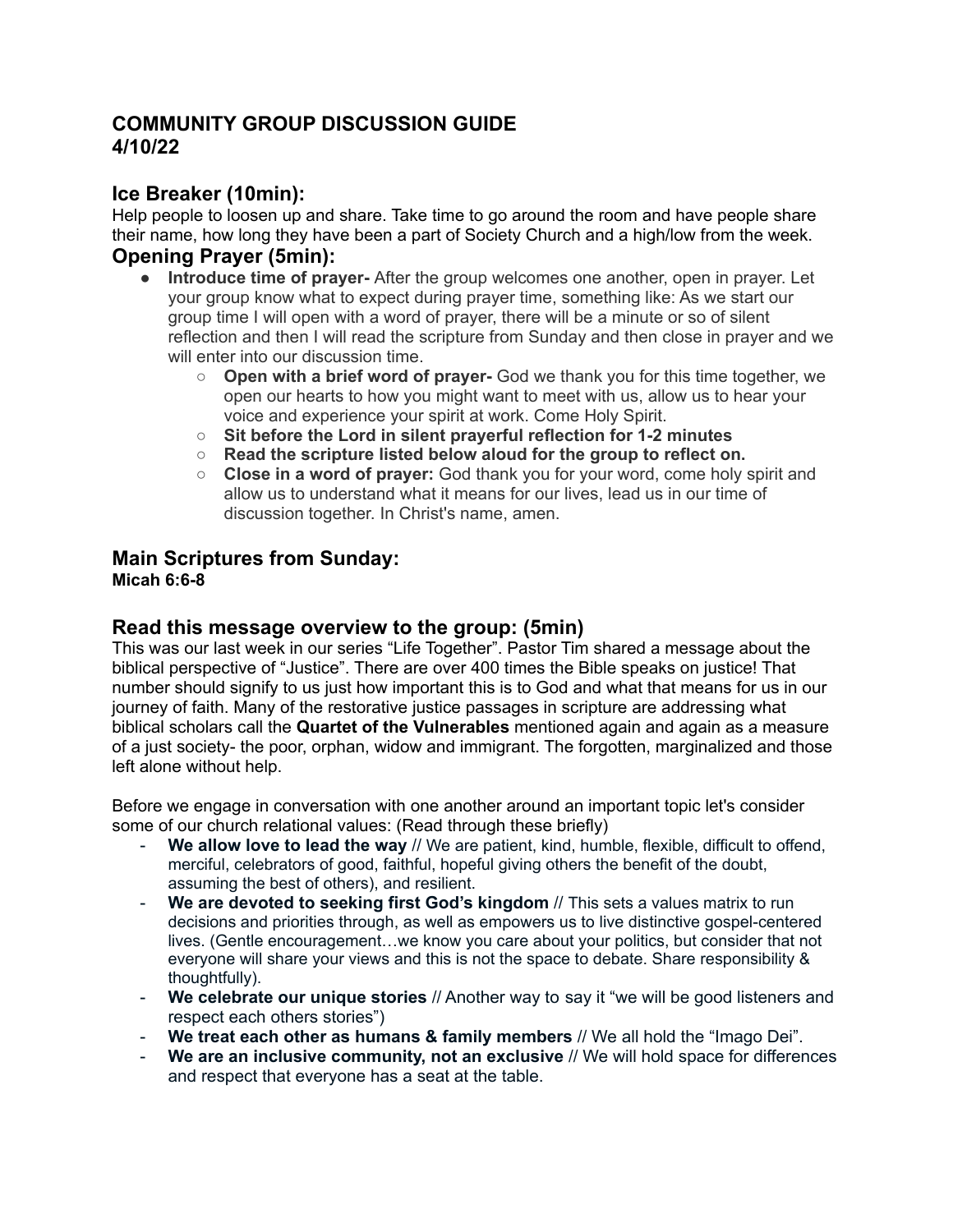# **Work though these discussion questions together (30min):**

Kyle M Yates a biblical scholar in the early 1900's wrote in his commentary on Micah *"It is good to find a worthy champion of the poor who has courage and power to deliver an effective message. Knowing his fellows so intimately Micah was able to present in vivid colors the challenge to justice and consideration. His profound sympathy with the oppressed people came to life in unforgettable words. His spirit burned with righteous indignation as he saw the rank injustice upon his neighbors and friends. The poor peasants of Judah had a strong champion in this powerful young preacher from the country."*

Micah was from Moresheth, he lived outside of the powerful temple system and politics of both Jerusalem and Samaria in the northern and southern kingdoms. Micah was able to speak with clarity, conviction and correction to power out of his own place of poverty and personal experience of oppression. Notice his words are not soft, they are words of protest, correction, a call, and cry for justice. His words dance through the historical moment of injustice with both prophetic sharpness, and poetic mercy, with beautiful grace that comes from the Spirit. God is rebuking the elite land and business owners and reminding them of what is good.

### **Reread Micah 6:6-8**

#### *Let's discuss the three encouragements from this portion of scripture and how that might pertain to our own lives:*

### **Act Justly:**

- How would you describe what it means to "act justly"?
- 3 encouragements were given on how to engage with action around justice: Time, Treasure (resources), Talent (abilities &/or giftings). Which one of these seems to be the hardest for you to engage with? Is there one you are sensing God inviting you to participate more deeply with?

### **Love Mercy**

- How would you describe what it means to "love mercy"?
- Tim mentioned "How do we decide if love withholds judgment, or stands in the gap and speaks up for justice? It seems almost contradictory. I don't know sometimes apart from being open to being led by the spirit and truth of God, including others in a process of godly discernment and using wisdom along the way." What do you think or has there been a time when you have struggled to know how or if you should hold judgment?
- Read Matthew 7:1-5 & Colossians 3:12-17 // Any thoughts?
- What might be one way you can encourage a love for mercy in your own heart as it relates towards others?

### **Walk Humbly Before God**

- How would you describe what it means to "walk humbly before God"?

#### *Out of these statements, which one resonates with you the most?*

(*Take a moment to read them, then go around the group and share*) > Humility is intimately linked to teachability. Are we open and willing to listen and learn from others?